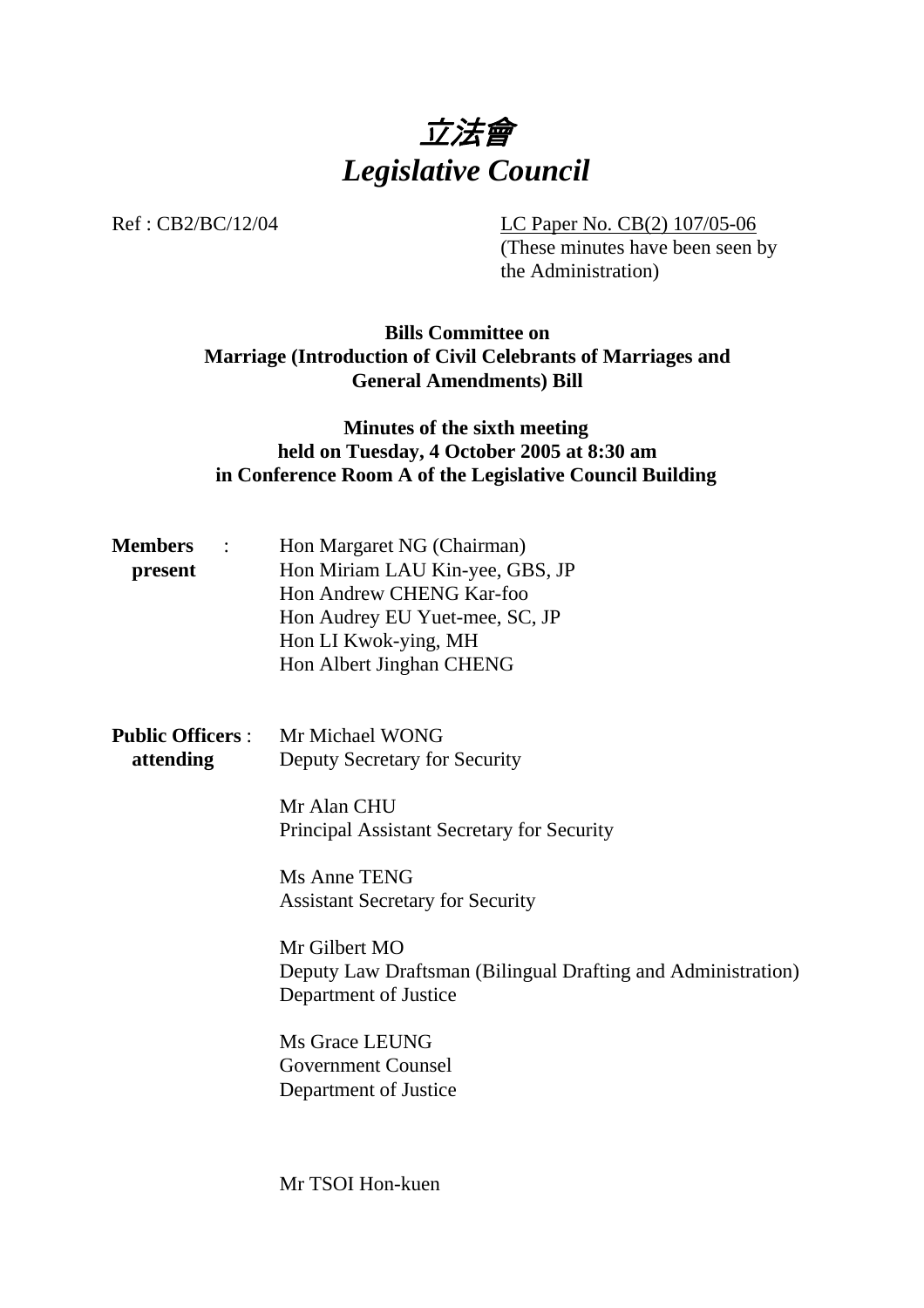|                               | <b>Assistant Director (Personal Documentation)</b><br><b>Immigration Department</b>                                                              |  |
|-------------------------------|--------------------------------------------------------------------------------------------------------------------------------------------------|--|
|                               | Mr SHAM Hi-keung<br>Principal Immigration Officer (Documents)<br><b>Immigration Department</b>                                                   |  |
|                               | Mr CHOW Kun-wah<br><b>Assistant Principal Immigration Officer</b><br>(Births, Deaths and Marriage Registration)<br><b>Immigration Department</b> |  |
| <b>Clerk</b> in<br>attendance | Mrs Constance LI<br>Chief Council Secretary (2)5                                                                                                 |  |
| <b>Staff</b> in<br>attendance | Mr Arthur CHEUNG<br>Senior Assistant Legal Adviser 2<br><b>Miss Lolita SHEK</b>                                                                  |  |
|                               | Senior Council Secretary (2)7                                                                                                                    |  |

# **I. Confirmation of minutes of meeting**

[LC Paper No. CB(2) 2644/04-05]

The minutes of meeting on 7 September 2005 were confirmed.

2. The Bills Committee deliberated (index of proceedings attached at **Annex**).

# **II. Meeting with the Administration**

Administration's response to outstanding issues [LC Paper Nos. CB(2) 2655/04-05(01) to (03)]

3. Members noted the Administration's papers responding to issues raised at the meetings on 21 June, 21 July and 7 September 2005.

Admin 4. The Administration was requested to provide a summary of all the offences and the level of penalty in the Marriage Ordinance (Cap. 181) for members' reference.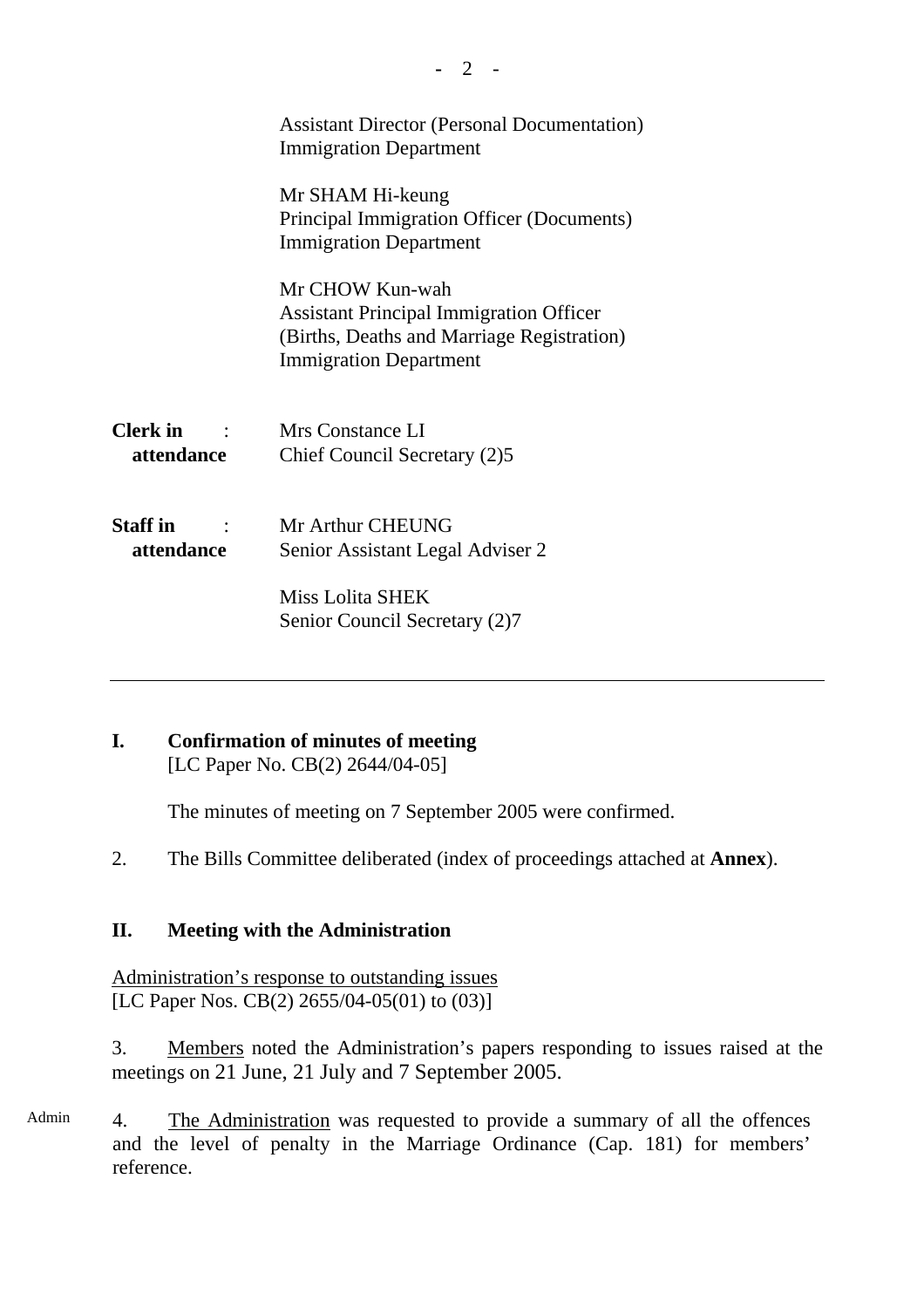5. The Bills Committee completed examination of the draft Committee Stage amendments (CSAs) proposed by the Administration up to clause 50 in the Administration's paper.

Admin 6. The Administration was requested to consider improving the drafting of certain CSAs proposed by the Administration as follows –

- (a) to add "s" after "section" in the new section  $2(2)$ ;
- (b) to consider the need for the reference in the new section  $2(2)$  to general notice in consultation with the legal adviser to the Bills Committee;
- (c) to achieve consistency of drafting style for the subsections (1)(a) and (3)(a) under the new section 5D;
- (d) to refine the drafting of the CSAs to the new sections  $5D(4)(b)(ii)$  and  $5E(3)(b)(ii)$  to better reflect the legislative intent that the Registrar could not cancel/suspend the appointment of a person as civil celebrant before the expiry of a period of 14 days or a longer period that the Registrar had allowed for the person to make representation;
- (e) to improve the clarity of the new section  $27(2)(b)$  proposed by the draft CSA;
- (f) to consider whether it was necessary to adopt a consistent expression for "null and void", "void" and "invalid" in section 27 and the new Schedule 5; and
- (g) to consider whether the "reasonable excuse" defence provision should also be included in the new section 31A(5).
- Admin 7. The Administration was also requested to consider whether a person should be guilty of an offence under section 29 for marrying any other person to a person under 21 years of age when the consent required under section 14 had not been "produced", or had not been "obtained".

8. The Administration advised that the CSAs to clauses 50 to 52, 52(A) and 57 would be further revised so as to clarify whether the offences under these clauses would be on summary conviction or on indictment.

Admin 9. The Administration undertook to provide response to the outstanding issues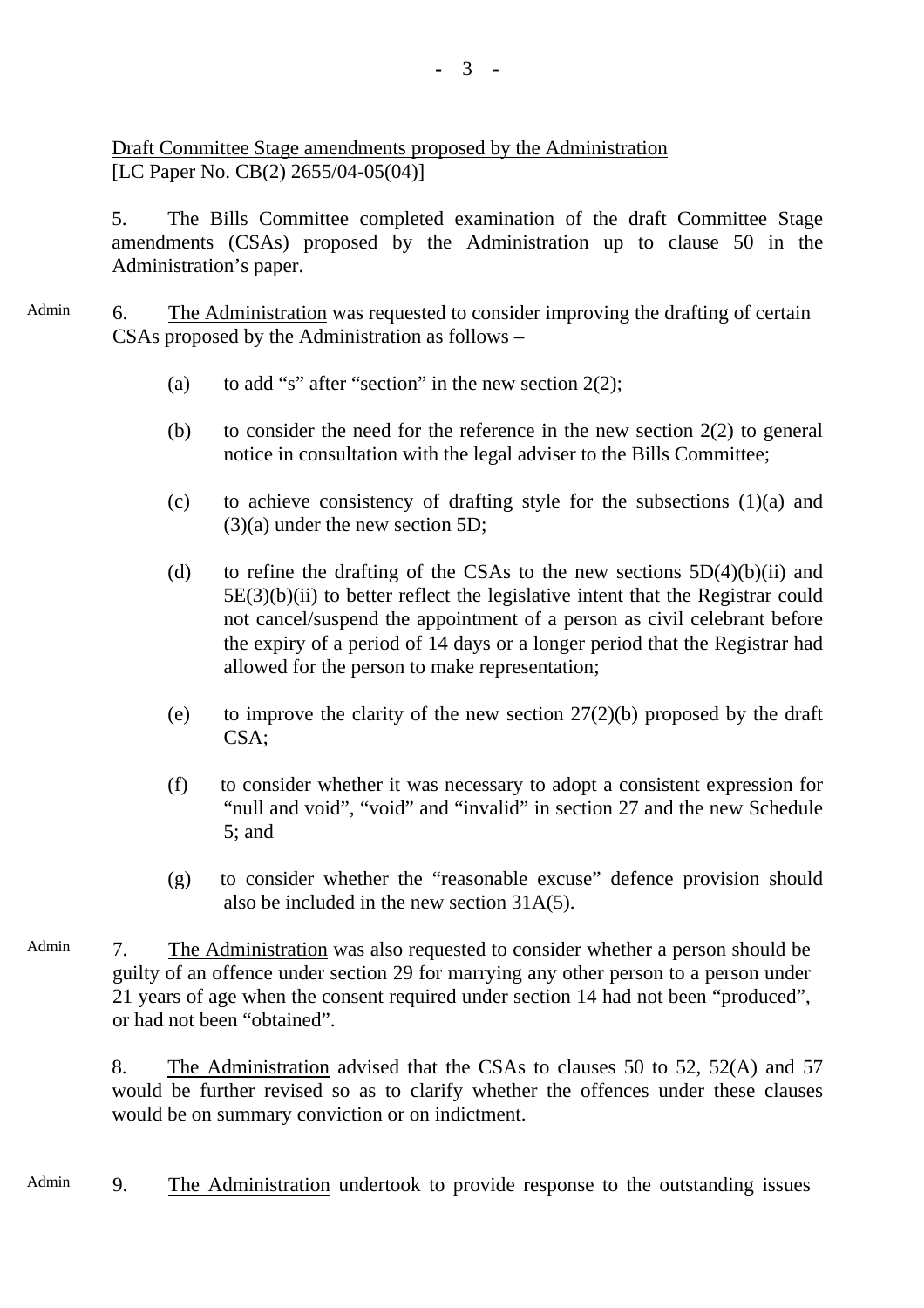raised by members and the revised draft CSAs for the Bills Committee's consideration at the next meeting.

### **III. Any Other Business**

Date of next meeting

10. Members agreed that the next meeting of the Bills Committee would be held on 25 October 2005 at 8:30 am.

11. There being no other business, the meeting ended at 10:30 am.

Council Business Division 2 Legislative Council Secretariat 20 October 2005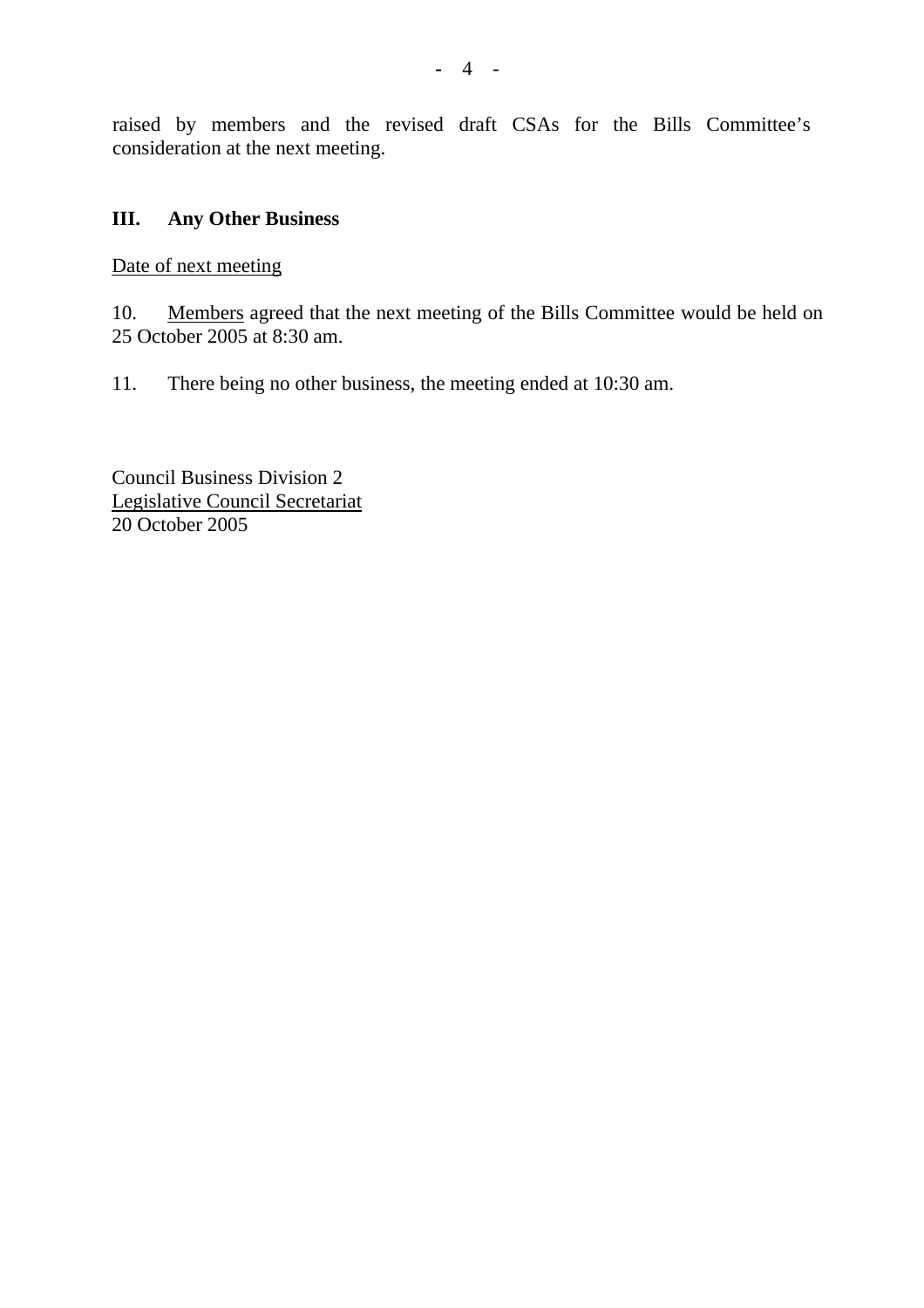**Annex**

### **Proceedings of the meeting of the Bills Committee on Marriage (Introduction of Civil Celebrants of Marriages and General Amendments) Bill on Tuesday, 4 October 2005 at 8:30 am in Conference Room A of the Legislative Council Building**

| <b>Time Marker</b> | Speaker(s)                                            | Subject(s)                                                                                                                                                                                     | <b>Action</b><br>required                                                                                                                  |
|--------------------|-------------------------------------------------------|------------------------------------------------------------------------------------------------------------------------------------------------------------------------------------------------|--------------------------------------------------------------------------------------------------------------------------------------------|
| 0001-0249          | Chairman                                              | Confirmation of minutes of<br>meeting on 7 September<br>2005                                                                                                                                   |                                                                                                                                            |
| 0250-0646          | Chairman<br>Admin<br>LI Kwok-ying                     | Administration's response to<br>the outstanding issues raised<br>at the meetings on 21 June<br>and 21 July 2005<br>[LC Paper No.<br>CB(2)<br>$2655/04 - 05(02)$ ]                              |                                                                                                                                            |
| 0647-1022          | Admin<br>Chairman                                     | Administration's response to<br>the outstanding issues raised<br>meeting<br>the<br>at<br>$\circ$ n<br>7 September 2005<br>[LC Paper No. $CB(2)$ ]<br>2655/04-05(03)]                           | Admin to provide<br>revised<br>draft<br><b>Committee</b><br><b>Stage</b><br>amendments<br>(CSAs)<br>(paragraph 8 of<br>the minutes refers) |
| 1023-1108          | <b>Andrew CHENG</b><br>Chairman                       | Administration's response to<br>CHENG's<br>Andrew<br>Mr<br>suggestion of providing<br>for<br>flexibility<br>civil<br>celebrants to celebrate<br>marriages inside licensed<br>places of worship |                                                                                                                                            |
| 1109-1159          | Chairman<br>SALA <sub>2</sub>                         | Draft CSAs proposed by the<br>Administration                                                                                                                                                   |                                                                                                                                            |
| 1200-1653          | Chairman<br>Admin<br><b>Andrew CHENG</b><br>Audrey EU | Proposed CSA to clause 3<br>Reference to general notice<br>in the new section $2(2)$                                                                                                           |                                                                                                                                            |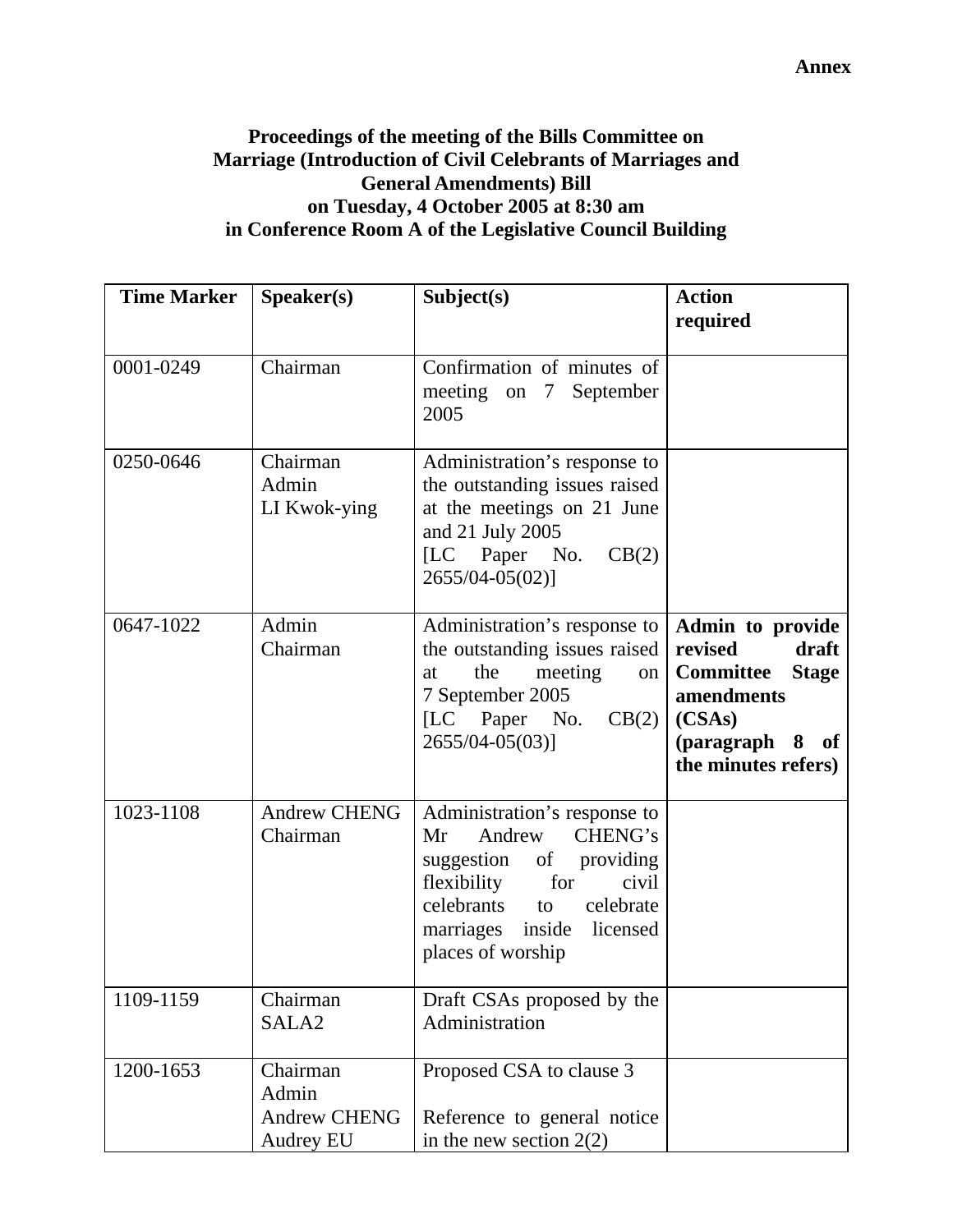| <b>Time Marker</b> | Speaker(s)                                                                               | Subject(s)                                                                                                                                                                                                                                                                                                                                                                                                                                                                                                                                                                       | <b>Action</b><br>required                                                                  |
|--------------------|------------------------------------------------------------------------------------------|----------------------------------------------------------------------------------------------------------------------------------------------------------------------------------------------------------------------------------------------------------------------------------------------------------------------------------------------------------------------------------------------------------------------------------------------------------------------------------------------------------------------------------------------------------------------------------|--------------------------------------------------------------------------------------------|
| 1654-2806          | SALA <sub>2</sub><br>Admin<br>Chairman<br>Miriam LAU<br><b>Audrey EU</b>                 | Proposed CSA to clause 3<br>Suggestion to add "s" after<br>"section" in the new section<br>2(2)<br>Reference to general notice<br>in the new section $2(2)$                                                                                                                                                                                                                                                                                                                                                                                                                      | Admin to provide<br>response<br>(paragraph<br>6(a)<br>and (b) of<br>the<br>minutes refers) |
| 2807-4040          | Chairman<br>Admin<br>SALA <sub>2</sub><br><b>Audrey EU</b><br>Miriam LAU<br>LI Kwok-ying | Proposed CSA to clause 4<br>Consistency of drafting style<br>for subsections $(1)(a)$ and<br>$(3)(a)$ under the new section<br>5D<br>to refine<br>Request<br>the<br>drafting of the CSAs to the<br>new sections $5D(4)(b)(ii)$<br>and $5E(3)(b)(ii)$ to better<br>reflect the legislative intent<br>that the Registrar could not<br>cancel<br><b>or</b><br>suspend<br>the<br>appointment of a person as<br>civil celebrant before the<br>expiry of a period of 14 days<br>or a longer period that the<br>Registrar had allowed for the<br>make<br>person<br>to<br>representation | Admin to provide<br>response<br>(paragraph<br>6(c)<br>and (d) of<br>the<br>minutes refers) |
| 4041-5124          | Chairman<br>Admin<br>SALA <sub>2</sub>                                                   | Proposed CSAs to clauses 6,<br>7, 9 and 12                                                                                                                                                                                                                                                                                                                                                                                                                                                                                                                                       |                                                                                            |
| 5125-012123        | Miriam LAU<br>Admin<br>Chairman<br><b>Andrew CHENG</b><br>Audrey EU<br>SALA <sub>2</sub> | Proposed CSAs to clause 13<br>Amendment to section $27 -$<br>circumstances under which a<br>marriage would be null and<br>void                                                                                                                                                                                                                                                                                                                                                                                                                                                   | Admin to provide<br>response<br>(paragraph 6(e) of<br>the minutes refers)                  |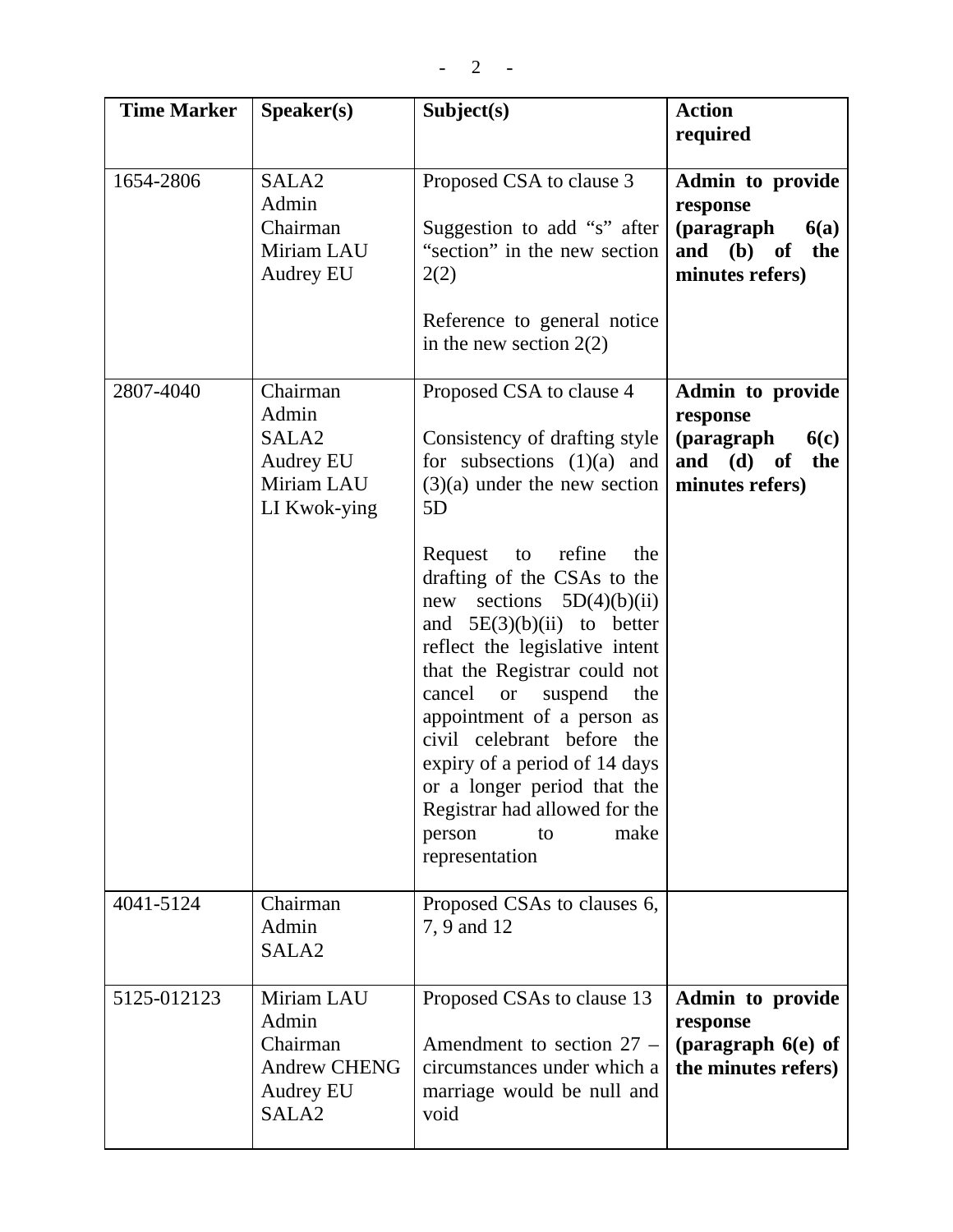| <b>Time Marker</b> | Speaker(s)                                             | Subject(s)                                                                                                                                                                                                                                                                                                 | <b>Action</b><br>required                                                   |
|--------------------|--------------------------------------------------------|------------------------------------------------------------------------------------------------------------------------------------------------------------------------------------------------------------------------------------------------------------------------------------------------------------|-----------------------------------------------------------------------------|
| 012124-012844      | SALA <sub>2</sub><br>Miriam LAU<br>Chairman<br>Admin   | Suggestion to consider<br>whether it was necessary to<br>adopt<br>consistent<br>a<br>expression for "null and<br>void", "void" and "invalid"<br>in section 27 and the new<br>Schedule 5                                                                                                                    | Admin to provide<br>response<br>(paragraph 6(f) of<br>the minutes refers)   |
| 012845-013217      | Chairman<br>Admin                                      | Proposed CSAs to clauses<br>12, 16 and 21                                                                                                                                                                                                                                                                  |                                                                             |
| 013218-013845      | <b>Andrew CHENG</b><br>Chairman<br>Admin<br>Miriam LAU | Proposed CSA to clause 16<br>Suggestion to include the<br>"reasonable excuse" defence<br>provision in the new section<br>31A(5)                                                                                                                                                                            | Admin to provide<br>response<br>(paragraph $6(g)$ of<br>the minutes refers) |
| 013846-014234      | Chairman<br>Admin                                      | Proposed CSAs to clauses<br>22, 23, 24, 26 and 50                                                                                                                                                                                                                                                          |                                                                             |
| 014235-015606      | SALA <sub>2</sub><br>Chairman<br>Admin<br>Miriam LAU   | Proposed CSA to clause<br>$50 -$ whether<br>a person<br>should be guilty<br>of<br>an<br>offence under section 29 for<br>marrying any other person to<br>a person under 21 years of<br>when<br>the<br>consent<br>age<br>required under section 14<br>had not been "produced", or<br>had not been "obtained" | Admin to provide<br>response<br>(paragraph 7 of<br>the minutes refers)      |
| 015607-020034      | <b>Andrew CHENG</b><br>Chairman<br>Admin               | Revised penalty for offences<br>in the Marriage Ordinance<br>and the Bill proposed in the<br>Administration's paper<br>Paper No.<br>CB(2)<br>[LC]<br>2655/04-05(03)]                                                                                                                                       | Admin to provide<br>response<br>(paragraph 4 of<br>the minutes refers)      |